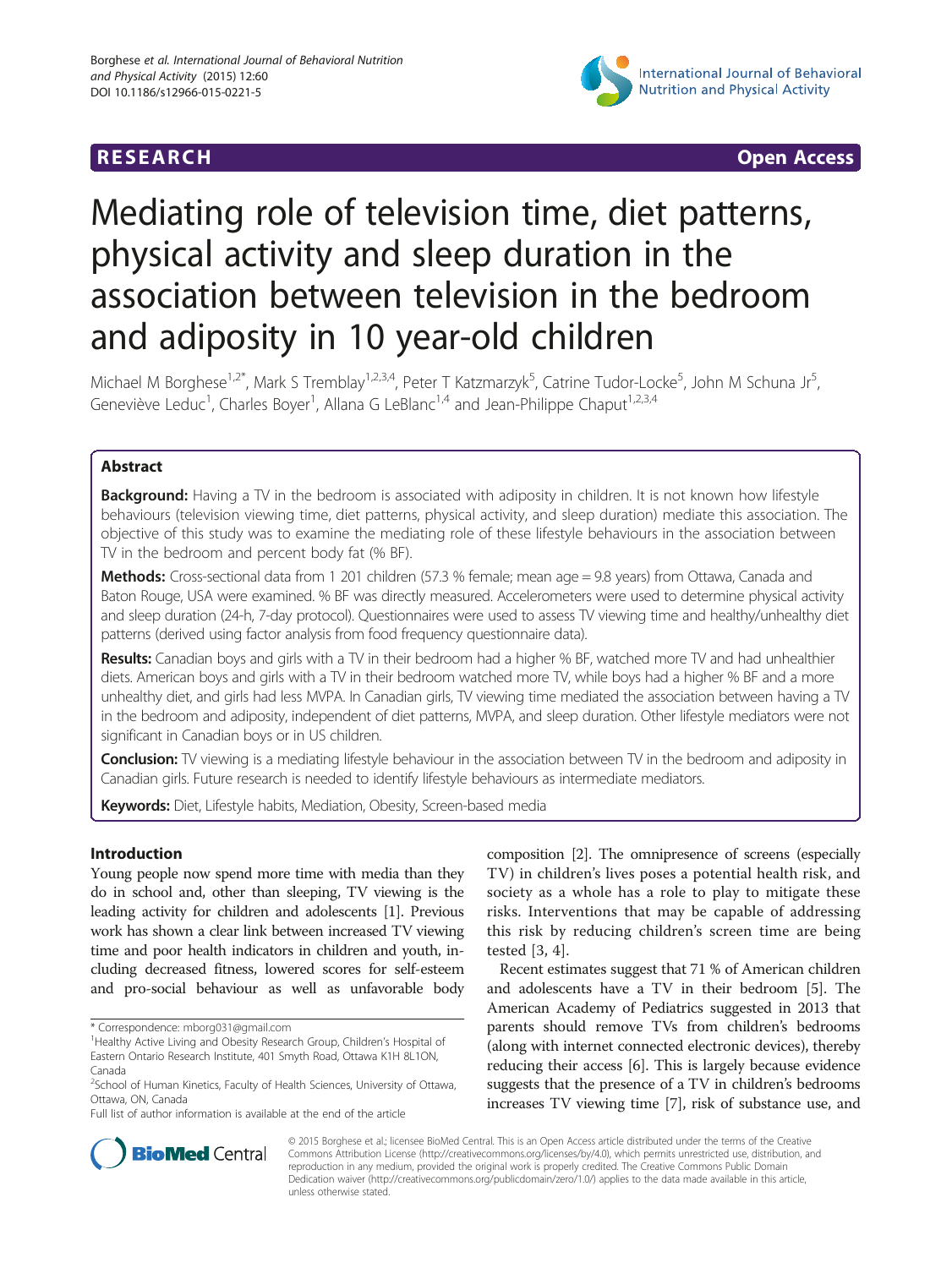adiposity [\[6](#page-8-0), [8](#page-8-0)], as well as other health risks. While it may seem intuitive that bedroom TVs exert their effect on children's adiposity through increased TV viewing time, there is evidence to suggest that this effect exists beyond that which can be explained by TV viewing time alone [[9](#page-8-0), [10](#page-8-0)]. Having a TV in the bedroom is also associated with un-healthy food choices [\[11\]](#page-9-0), lower levels of moderate-tovigorous physical activity (MVPA) [\[12](#page-9-0)], and poor sleep habits [\[13, 14](#page-9-0)] in children. However, this evidence is mixed [[10](#page-8-0)], and the mechanisms behind the association between TV in the bedroom and adiposity in children are unclear.

Previous studies have focused primarily on the association of bedroom TVs and a specified outcome measure without considering potential mediating or moderating effects of other factors, despite the fact that these variables are generally interrelated. We are aware of two other studies that have examined the potential mediating effects of children's lifestyle behaviours on the association between having a TV in the bedroom and adiposity. However, neither of these studies used objective measures of physical activity and sleep duration, and both used BMI as a measure of obesity instead of adiposity [\[7,](#page-8-0) [15](#page-9-0)]. While these analyses provide many insights, the literature is limited in examining the influence of TV in the bedroom on diet patterns in children; studies have examined the link with sugar-sweetened beverage consumption [\[7,](#page-8-0) [11](#page-9-0)], but the association with children's habitual diet patterns has not been addressed. Thus, a comprehensive evaluation of the potential associations between having a TV in the bedroom and lifestyle behaviours using objective measures is warranted.

Accordingly, the purpose of this study was to examine the association between having a TV in the bedroom and percent body fat (% BF) in both Canadian and American children, considering the following lifestyle behaviours as mediating factors: TV viewing time, diet patterns, MVPA, and sleep duration. It was hypothesized that children with a TV in their bedroom would have higher % BF and total TV viewing time, poorer diet patterns, lower MVPA, and shorter sleep duration than those with no TV in their bedroom. It was also hypothesized that the aforementioned lifestyle behaviours would independently mediate the association between TV in the bedroom and % BF in children. It is crucial that mediation analyses using cross-sectional data have a strong theoretical/conceptual foundation. The conceptual model for the mediating role of lifestyle behaviours in the association between having a TV in the bedroom and adiposity in children is based on previous evidence from longitudinal [\[9 ,10](#page-8-0), [14, 16, 17\]](#page-9-0) and intervention studies [[18](#page-9-0), [19\]](#page-9-0). Furthermore, this mediation approach has previously been used with cross-sectional data to answer similar research questions [[15](#page-9-0), [20\]](#page-9-0). While crosssectional mediation analysis can be informative in the context of existing conceptual models, potential mediating

factors should not be interpreted as being causal, but rather informative for further hypothesis generation.

## Methods

### Participants

The International Study of Childhood Obesity, Lifestyle and the Environment (ISCOLE) is a multi-national, cross-sectional study conducted in 12 countries. The primary purpose of ISCOLE is to construct a statistical model which can predict adiposity in children based on dietary habits and physical activity, as well as other environmental variables. Data from the NHANES 2005/ 2006 informed an a priori power calculation which indicated that a sample size of 500 participants from each of the 12 international sites would allow for statistical power of 97 %, when alpha = 0.05 and variance in adiposity  $(R^2)$ explained by either dietary habits or physical activity = 3 %. The targeted overall sample included 6000 10-year-old children from 12 countries in five major geographic regions of the world (Europe, Africa, the Americas, South-East Asia, and the Western Pacific). Further details pertaining to the study design and methods can be found elsewhere [\[21](#page-9-0)]. Analyses herein include data from the Canadian and American ISCOLE sites.

In Canada, data were collected in 26 schools on 567 children (mean age = 10.0, 57.8 % female) from Ottawa, Ontario between September 2012 and May 2013. Schools were stratified into four groups: 1) English Public (n = 393; 69.3 %), 2) French Public (n = 60; 10.6 %), 3) English Catholic ( $n = 75$ ; 13.2 %), and 4) French Catholic ( $n =$ 39; 6.8 %). In the United States, data were collected in 21 schools on 651 children (mean age = 9.5, 56.8 % female) from Baton Rouge, Louisiana between August 2012 and May 2013. Schools were stratified into 5 groups: 1) Public – 95.0-100 % on free and reduced price meals (n = 142; 21.8 %), 2) Public – 85.5-95.0 % on free and reduced price meals ( $n = 44$ ; 6.8 %), 3) Public – 73.4-85.5 % on free and reduced price meals  $(n = 115;$ 17.7 %), 4) Public – 1.4-73.4 % on free and reduced price meals (n = 181; 27.8 %), and 5) Private (n = 169; 26.0 %). The cities from each country were selected based on their proximity to the country-specific study site, and the data collected are not intended to form a representative sample of the country or region specific to the study site. At both the Canadian and US sites, schools within each stratum were invited to participate and the first to respond were enrolled in the study, in agreement with the local research ethics or institutional review boards. In all schools children (and their parents/ guardians) were invited to participate on a volunteer basis. They were recruited through letters sent home to the parents. This project was approved by the research ethics board at the Children's Hospital of Eastern Ontario (Canada) and the Pennington Biomedical Research Center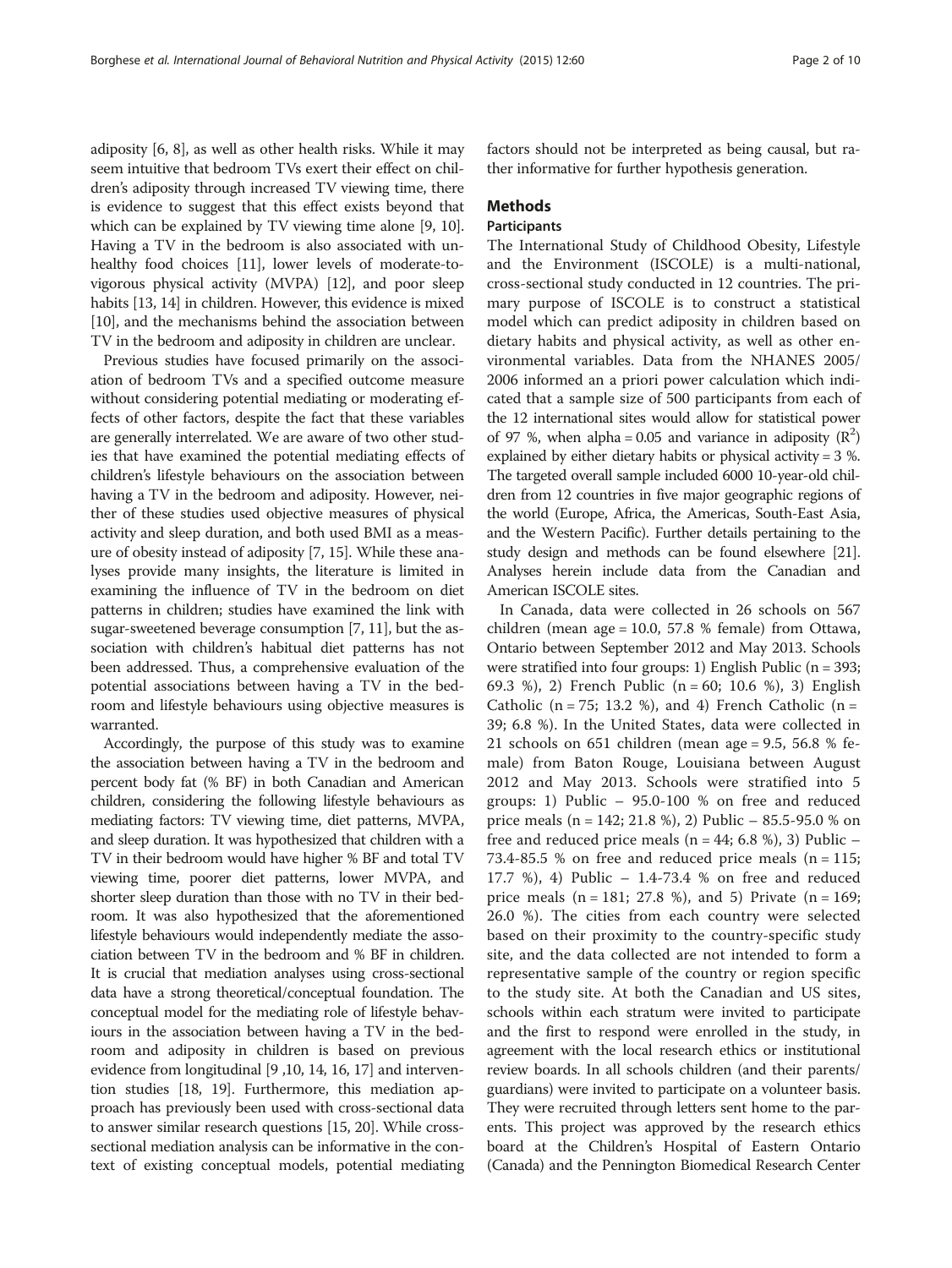(USA) as well as the participating school boards (Canadian site) or other school authority (American site). Written informed parental consent and child assent were obtained for all participants.

#### Demographic information

Demographic questionnaires completed by parents were used to determine children's age (from date of birth), sex, ethnicity (White/Caucasian, African American, Asian, First Nations, East Indian, Pacific Islander, "don't know", or "other"), total household annual income (4 levels based on site-specific household annual income), and the highest level of parental education (less than high school, some high school, high school diploma/GED, diploma or  $1-3$ years of college, bachelor's degree, or graduate degree [master's or PhD]/professional degree).

#### Adiposity

Trained study staff collected anthropometric data in schools during school hours, following standardized procedures [\[21](#page-9-0)]. % BF was measured to the nearest 0.1 % using a portable Tanita SC-240 Body Composition Analyzer (Arlington Heights, IL, USA). The Tanita SC-240 showed acceptable accuracy for estimating % BF in children when compared with dual-energy X-ray absorptiometry (error =  $-1.0$  %), supporting its use in field studies [[22\]](#page-9-0).

#### Screen time

During the school visit, participants completed a diet and lifestyle questionnaire which included a self-reported measure of having a TV in the bedroom ("Do you have a television in your bedroom?", with response options of "yes" or "no"). Also, children were asked how many hours/day they engaged in sedentary behaviours (TV, video games, and computers) on a typical school day and on a typical weekend day, based on a question adapted from the US Youth Risk Behaviour Surveillance System (YRBSS) [\[23](#page-9-0)]. The TV viewing time question derived from the YRBSS was shown to have adequate reliability with a one week test-retest interval (spearman correlation  $= 0.55 - 0.68$ ) and validity as compared to 7-day TV time use logs (spearman correlation = 0.47) [[24](#page-9-0)]. Furthermore, self-report methods of quantifying screen time have been shown to have acceptable reliability and validity in children [\[25\]](#page-9-0). The response options included: no use, <1 h, 1 h, 2 h, 3 h, 4 h, and ≥5 h/day. A weighted mean hours/day of TV viewing was calculated as follows: [(hours of TV on weekdays  $x 5$ ) + (hours of TV on weekend days x 2)]/7. This method of determining daily amount of TV viewing has been used elsewhere [\[26\]](#page-9-0). This approach was also applied for determining computer and video game time (not including tablets or smartphones). Weighted means were then summed to provide an estimate of total screen time over an entire week (derived from daily

screen time) for meeting or not meeting the sedentary behaviour guidelines of no more than 2 h/day [[27](#page-9-0)]. All children provided data for the presence of a TV in their bedroom and their screen-based sedentary behaviours.

#### Diet patterns

Children in ISCOLE were asked to complete a food frequency questionnaire (FFQ) as part of a diet and lifestyle questionnaire. The FFQ was adapted from the Health Behaviours in School-age Children study [[28](#page-9-0)], and is a reliable questionnaire (test-retest reliability spearman correlation  $= 0.52 - 0.82$ ) that can be used for ranking the frequency of consumption of most food items in children [[29](#page-9-0)]. Also, the relative validity (agreement) of this FFQ was established against a food behaviour checklist and a 7-day food diary [\[29](#page-9-0)]. The FFQ asked the participants how often they consumed 23 food items in a usual week. There were 7 response options ranging from 'never' to 'every day, more than once'. In total, 1 195 children responded to each and every one of the 23 FFQ items. This FFQ does not provide an estimate of energy intake or other indicators of the amount of food consumed. Instead, principal component analysis was used to identify diet patterns in the sample with the food items as input variables. Eigenvalues and a scree plot analysis were used to determine the appropriate number of factors. Two factors were chosen for analysis: a "healthy diet" factor and an "unhealthy diet" factor. Higher values on the healthy diet score indicate a more healthy diet, and higher values on the unhealthy diet score indicate a more unhealthy diet. These were rotated with an orthogonal varimax transformation and standardized to ensure normality.

#### Physical activity and sedentary time

Time spent in MVPA was measured using the ActiGraph GT3X+ accelerometer (ActiGraph LLC, Pensacola, FL, USA) [\[21](#page-9-0)]. Study staff instructed children to wear the device on a belt around the waist at the right hip (mid-axillary line) 24 h/day for 7 consecutive days. Children were asked to remove the device for aquatic activities and showering/ bathing. To increase wear time compliance, study staff conducted an in-school check after initialization to ensure the child was following the accelerometer wear protocol. Up to two compliance phone calls were also made to the parents/guardians (one weekday call and one weekend call) to ensure that the device was being worn properly. Data were collected at sampling rate of 80 Hz, integrated to 1-s epochs, and further aggregated to 15 s epochs for analysis [\[30](#page-9-0)]. MVPA was defined as all minutes showing  $\geq 574$  counts/15 s, consistent with widely used cut-points for accelerometry output [\[30](#page-9-0)]. Time spent in MVPA included only minutes from waking wear time (wear time minus time spent sleeping) on valid days. A valid recording required at least 4 days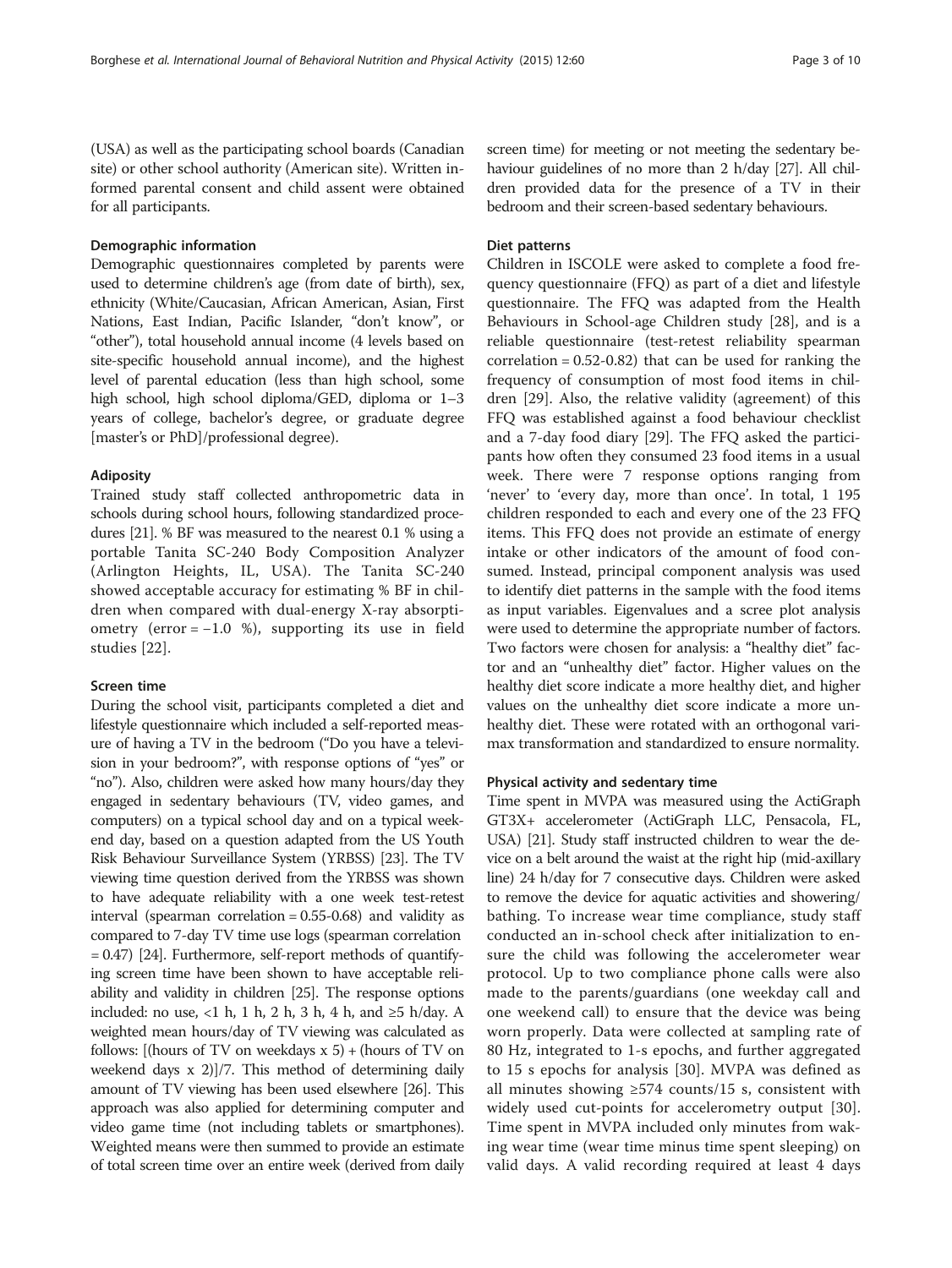(including at least one weekend day) of at least 10 h of wear time per day [[31, 32](#page-9-0)]. Complete and valid accelerometer data were available for 1 014 children. Children without complete accelerometry data differed in their ethnicity, total annual household income and the highest level of parental education (data not shown). These children were predominantly African American, while children with complete data were predominantly Caucasian. Further, children without complete data were more likely to live in households with lower total annual household income and where the highest level of parental education was lower than those with complete data. These variables were considered as covariates in all analyses herein.

#### Sleep duration

Nocturnal sleep time was objectively assessed using the same ActiGraph GT3X+ for a 7-day period. A fully automated algorithm for 24-h waist-worn accelerometry was recently validated for ISCOLE and used for the present study [\[33,34](#page-9-0)]. This new algorithm captures sleep period time from sleep onset to the end of sleep, including all epochs and wakefulness after onset [\[33](#page-9-0)]. The weekly total sleep time averages were calculated using only days where valid sleep was accumulated (total sleep period time ≥160 min) and only for participants with at least 3 nights of valid sleep, including 1 weekend night (Friday or Saturday). Accelerometer-based sleep duration data were available from 1 008 children. Children who did not meet the criteria for valid sleep data (either missing or invalid) differed in their ethnicity, total annual household income and the highest level of parental education in the same direction as those who did not provide valid physical activity data (data not shown).

#### Statistical analysis

All statistical analyses were performed using SAS 9.3 (SAS Institute, Cary NC). The school-based recruitment strategy was not accounted for in the current analysis because the majority of the variance in adiposity was explained at the individual level, rather than the school level. Furthermore, the primary variable of interest, TV in the bedroom, is a home-based characteristic which is not thought to differ by school. Independent samples ttests for continuous variables and chi-square or Fisher's exact tests for categorical variables (as appropriate) were used to determine significant differences in demographic characteristics and lifestyle behaviours between children who had a TV in their bedroom vs. those who did not.

Multiple mediation analysis was also conducted to determine if the association between having a TV in the bedroom and % BF was mediated by TV viewing time, diet patterns, MVPA, and/or sleep duration (Fig. [1](#page-4-0)). Mediation models evaluate the effect of a mediator (M) on the association between the independent variable (X)

and dependent variable  $(Y)$ . By convention, *a* represents the association between  $X$  and  $M$ , and  $b$  represents the association between M and Y while partitioning out the effect of X. The multiple mediation model described by Preacher and Hayes [\[35\]](#page-9-0) allows one to determine the total effect of X on Y  $(c)$ , the direct effect of X on Y  $(c')$ (excluding the effects of mediators), the total indirect effect  $(\Sigma ab)$  of X on Y through all of the mediators, and the effects of each mediator independent of one another and covariates (specific indirect effect, (ab) [\[35](#page-9-0)]. We used bootstrapping to assess both the total and specific indirect effects using 5000 bootstrapped samples [\[35](#page-9-0)]. Age, country, ethnicity, total household annual income and highest level of parental education were included as covariates in the model based on the known effect of these variables with the independent, dependent, and some mediating variables from the literature, as well as the plausibility of a potential confounding effect. The mediation effects observed were moderated by sex and country, thus the results for mediation are presented separately for boys and girls of each country. Path  $a$  and path *b* were considered statistically significant if  $p < 0.05$ , and path ab was considered statistically significant if the 95 % bias-corrected and accelerated (BCA) CI did not include zero [\[36\]](#page-9-0).

#### Results

Data were available for 1 201 children from the Canadian  $(n = 567)$  and American  $(n = 634)$  sites of ISCOLE. Canadian boys and girls with a TV in their bedroom did not differ in age or ethnicity, but were more likely to live in households with a lower annual income and lower level of parental education (Table [1](#page-5-0)). Furthermore, Canadian boys and girls with a TV in their bedroom had a higher % BF, watched more TV/day, were less likely to meet sedentary behaviour guidelines, and had unhealthier diets (Table [2](#page-5-0)).

American boys and girls with a TV in their bedroom did not differ in age, but were more likely to live in households with a lower annual income and lower level of parental education (Table [3](#page-6-0)). A higher proportion of those children with a TV in their bedroom were African American, while a higher proportion of those children without a TV in their bedroom were Caucasian. Both American boys and girls with a TV in their bedroom watched more TV/day. Boys with a TV in their bedroom also had a higher % BF and a more unhealthy diet, while girls with a TV in their bedroom were less likely to meet sedentary behaviour guidelines and had less MVPA (Table [4\)](#page-6-0).

In Canadian girls, only TV viewing time was a significant mediator of the association between having a TV in the bedroom and adiposity (Table [5\)](#page-7-0). That is, the presence of a TV in the bedroom was associated with more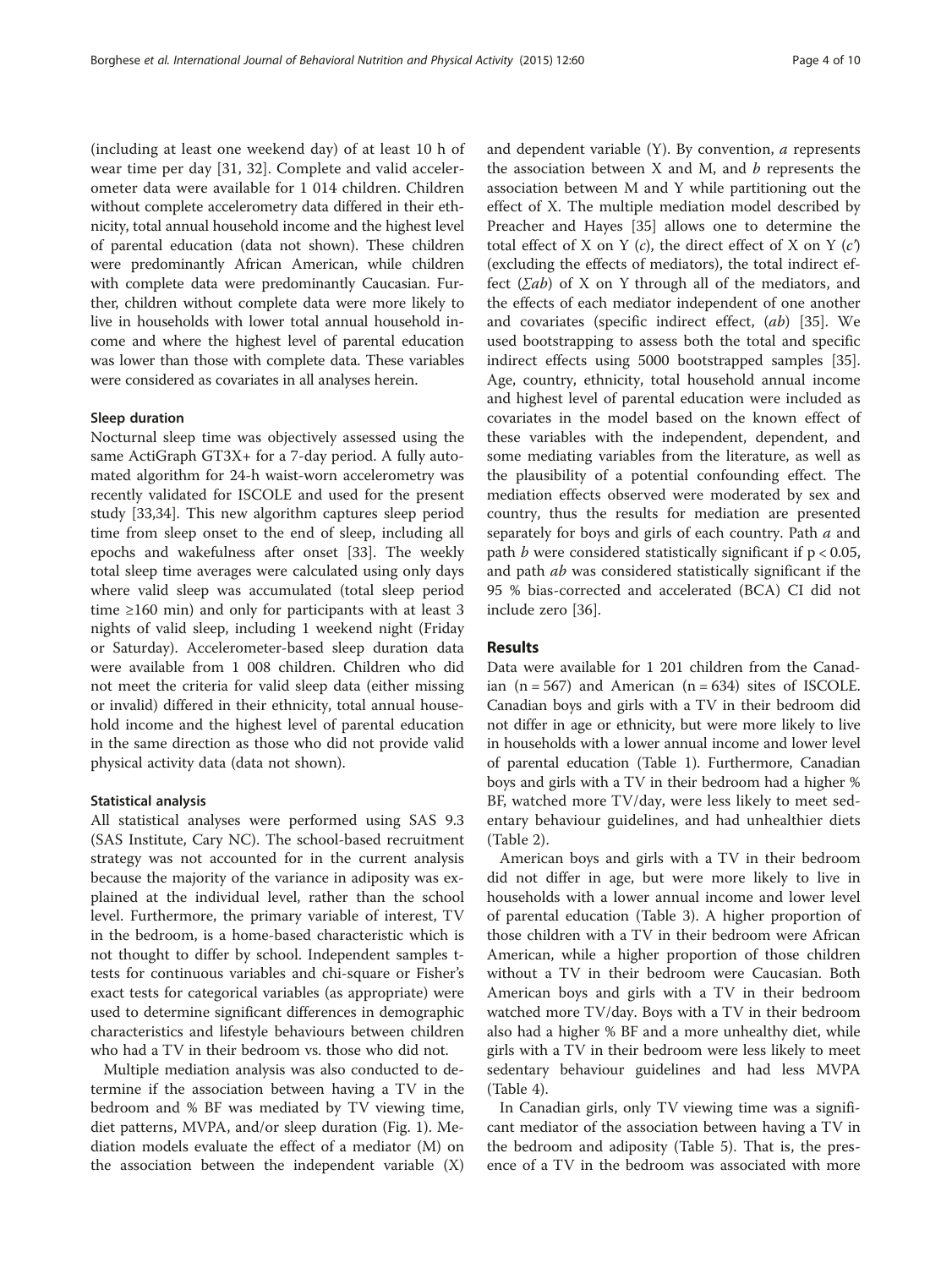<span id="page-4-0"></span>

TV viewing, which was in turn associated with higher adiposity, independent of diet patterns, MVPA and sleep duration as well as covariates. None of the lifestyle behaviours mediated the association between having a TV in the bedroom and adiposity in American girls or American and Canadian boys (data not shown).

# Discussion

In the current sample, 16 % and 15 % of Canadian boys and girls, as well as 77 % and 74 % of American boys and girls, had a TV in their bedroom, respectively. All children with a TV in their bedroom reported watching more TV. Canadian children and American boys with a TV in their bedroom had a higher % BF compared to those without a TV in their bedroom. Finally, Canadian children and American girls with a TV in their bedroom were less likely to obtain <2 h of screen time per day, as compared to those with a TV in their bedroom.

Effect sizes are notoriously difficult to estimate in multiple mediation [\[37\]](#page-9-0); however, considering that the mean difference in % BF between Canadian girls with and without a TV in their bedroom was 3.6 %, it follows that the specific indirect effect of TV viewing time was responsible for mediating  $\sim$ 3-42 % of variance in the difference between these groups. While this study provides the most comprehensive analysis of the potential lifestyle behaviour mediators of the association between bedroom TVs and % BF to date, the wide confidence intervals as compared to other related mediation analyses

[[7,](#page-8-0) [20\]](#page-9-0) suggests that there is much that we still do not understand about the association between TV viewing time and adiposity in children. Residual confounding of factors included by other analyses, such as dieting history [[20](#page-9-0)], is one possible explanation for these wide confidence intervals. Another explanation may be statistical power; while the current mediation analysis was conducted in a large sample of North American children, the sample was split by sex and country and thus is smaller than other previous mediation approaches [[7](#page-8-0), [20, 38](#page-9-0)].

The specificity of this finding among Canadian girls may be due to the larger difference in median hours of TV viewing per day between those with and without a TV in the bedroom. Despite relatively similar amounts of TV viewing, both Canadian and American boys were less likely to meet screen time guidelines than their female counterparts. Greater time spent playing video games or using a computer instead of watching TV may explain the null results observed in boys. Alternatively, this sex-specific effect may be due to an underpowered analysis in boys due to a smaller sample size, or residual confounding. This is also the first analysis of its kind to identify between-country differences. While this may reflect true between-country differences, children from the US site were more likely to live in a lower income household with parents who attained a lower level of education; these two factors are known to influence both TV ownership and the presence of a TV in children's bedrooms. Neither sample is representative of the respective country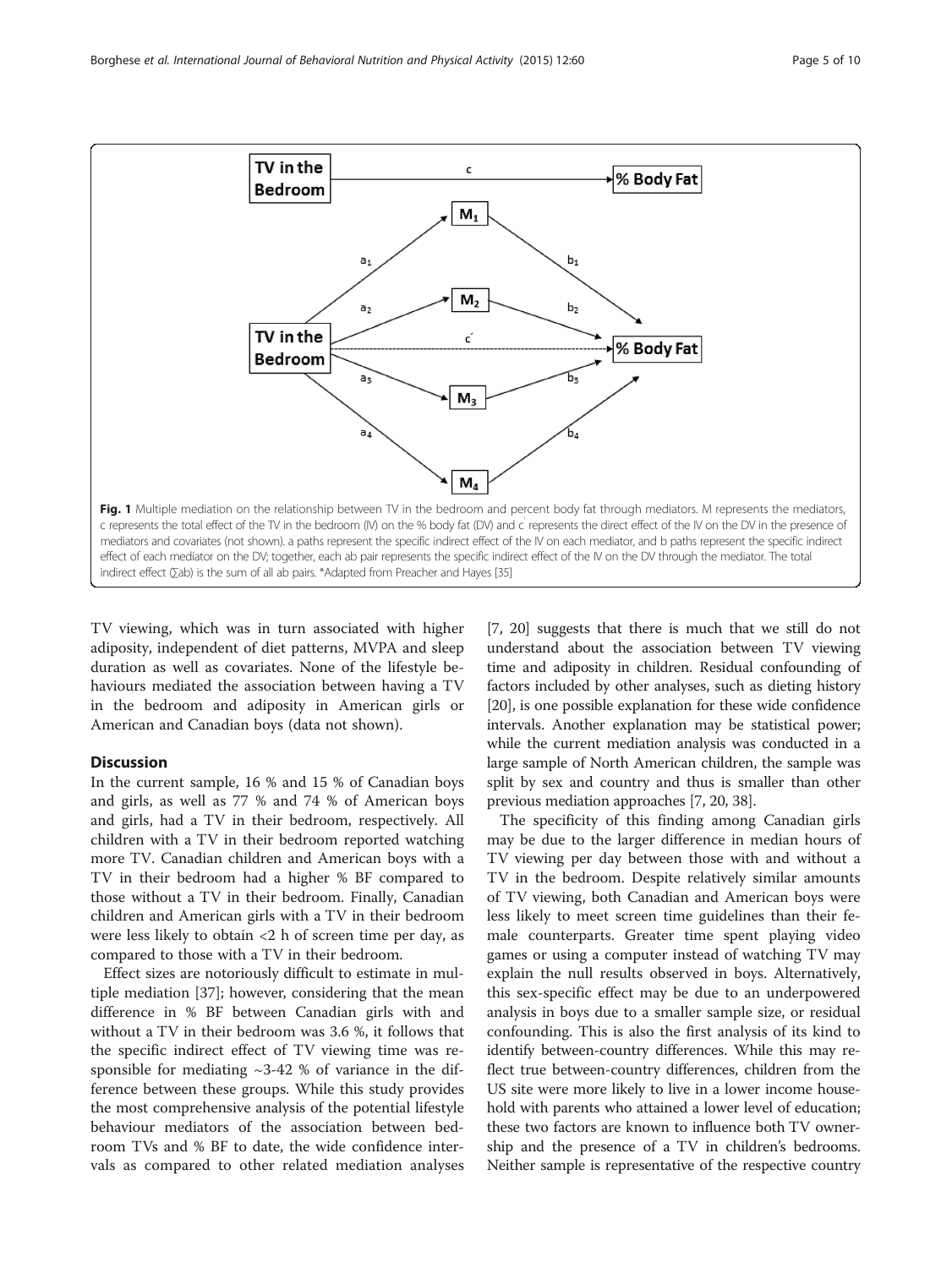# <span id="page-5-0"></span>Table 1 Demographic information for Canadian children by sex and presence of a TV in the bedroom

|                                                        | TV in the bedroom |            |                      |              |             |                      |  |
|--------------------------------------------------------|-------------------|------------|----------------------|--------------|-------------|----------------------|--|
|                                                        | Boys              |            |                      |              | Girls       |                      |  |
|                                                        | Yes               | No         | p-value <sup>a</sup> | Yes          | <b>No</b>   | p-value <sup>a</sup> |  |
| Age (mean, SD)                                         | 10.2(0.4)         | 10.0(0.4)  | 0.06                 | 10.1 (0.37)  | 10.0 (0.38) | 0.30                 |  |
| Ethnicity [n (%), by column]                           |                   |            |                      |              |             |                      |  |
| White/Caucasian                                        | 30 (76.9)         | 130 (66.3) | 0.11                 | 28 (57.1)    | 185 (67.0)  | 0.59                 |  |
| African American                                       | 1(2.6)            | 3(1.5)     |                      | 2(4.1)       | 9(3.3)      |                      |  |
| Asian                                                  | $\mathbf 0$       | 25 (12.8)  |                      | 5(10.2)      | 27 (9.8)    |                      |  |
| <b>First Nations</b>                                   | $\mathbf{0}$      | 1(0.5)     |                      | $\mathbf{0}$ | 1(0.4)      |                      |  |
| East Indian                                            | $\mathbf{0}$      | 1(0.5)     |                      | $\mathbf{0}$ | 4(1.4)      |                      |  |
| Pacific Islander                                       | $\mathbf 0$       | 0          |                      | $\mathbf 0$  | $\circ$     |                      |  |
| Don't know                                             | $\mathbf{0}$      | 0          |                      | 0            | 1(0.4)      |                      |  |
| Other                                                  | 8(20.5)           | 36 (18.4)  |                      | 14 (28.6)    | 49 (17.8)   |                      |  |
| Total household annual income [n (%), by column]       |                   |            |                      |              |             |                      |  |
| Lowest income level                                    | 15 (40.5)         | 23 (12.0)  | < 0.0001             | 19 (38.8)    | 48 (18.0)   | 0.003                |  |
| 2 <sup>nd</sup> income level                           | 10(27.0)          | 50 (26.0)  |                      | 16 (32.7)    | 76 (28.5)   |                      |  |
| 3 <sup>rd</sup> income level                           | 7(18.9)           | 33 (17.2)  |                      | 4(8.2)       | 35(13.1)    |                      |  |
| Highest income level                                   | 5(13.5)           | 86 (44.8)  |                      | 10(20.4)     | 108 (40.4)  |                      |  |
| Highest level of parental education [n (%), by column] |                   |            |                      |              |             |                      |  |
| Less than high school                                  | $\mathbf 0$       | 0          | < 0.0001             | 1(2.0)       | 1(0.4)      | < 0.0001             |  |
| Some high school                                       | 3(7.7)            | 3(1.5)     |                      | 2(4.0)       | 1(0.4)      |                      |  |
| High school diploma/GED                                | 11(28.0)          | 6(3.1)     |                      | 8(16.0)      | 15(5.4)     |                      |  |
| Diploma or 1-3 years of college                        | 19 (48.7)         | 27 (13.9)  |                      | 20 (40.0)    | 49 (17.8)   |                      |  |
| Bachelor's degree                                      | 4(10.3)           | 73 (37.4)  |                      | 10(20.0)     | 85 (30.8)   |                      |  |
| Graduate (Master's or PhD)/Professional degree         | 2(5.1)            | 86 (44.1)  |                      | 9(18.0)      | 125 (45.3)  |                      |  |

<sup>a</sup>Student's t-test for continuous data; Chi-square or Fisher's exact test for categorical responses

 $N = 567$ 

Table 2 Comparison of percent body fat and lifestyle behaviours between those with and without a bedroom TV among Canadian boys and girls

|                                                                 | Boys                 |                         |                      | Girls                |                         |                      |
|-----------------------------------------------------------------|----------------------|-------------------------|----------------------|----------------------|-------------------------|----------------------|
|                                                                 | TV in the<br>bedroom | No TV in the<br>bedroom | p-value <sup>a</sup> | TV in the<br>bedroom | No TV in the<br>bedroom | p-value <sup>a</sup> |
|                                                                 | $(n = 39)$           | $(n = 200)$             |                      | $(n = 50)$           | $(n = 278)$             |                      |
| Percent body fat (mean, SD)                                     | 21.8(9.7)            | 18.1(6.5)               | 0.04                 | 24.9(7.3)            | 21.3(7.2)               | 0.002                |
| TV viewing time [hours/day category; median (IQR)] <sup>b</sup> | 3.7(2.4)             | 2.9(1.7)                | < 0.001              | 4.0(2.1)             | 2.7(1.9)                | < 0.0001             |
| $\leq$ h of screen time/day (n, %)                              | 2(5.1)               | 45 (22.5)               | 0.01                 | 5(10.0)              | 88 (31.7)               | 0.002                |
| >2 h of screen time/day (n, %)                                  | 37 (94.9)            | 155 (77.5)              |                      | 45 (90.0)            | 190 (68.4)              |                      |
| Healthy diet score (mean, SD)                                   | $-0.38(1.0)$         | 0.04(0.99)              | 0.02                 | $-0.28(0.96)$        | 0.08(1.0)               | 0.02                 |
| Unhealthy diet score (mean, SD)                                 | 0.76(1.6)            | 0.06(1.1)               | 0.01                 | 0.18(0.92)           | $-0.18(0.76)$           | 0.002                |
| Minutes of MVPA per day (mean, SD)                              | 54.1 (17.1)          | 59.5 (18.3)             | 0.11                 | 56.2 (16.6)          | 59.2 (20.7)             | 0.36                 |
| Sleep duration (min/night; mean, SD)                            | 528.4 (47.0)         | 541.8 (50.8)            | 0.15                 | 554.9 (49.0)         | 547.4 (51.5)            | 0.36                 |

<sup>a</sup>Student's *t-*test for continuous data; Chi-square or Fisher's exact test for categorical responses<br><sup>b</sup>TV viewing time categories: 1 = 0 h, 2 = <1 h, 3 = 1 h, 4 = 2 h, 5 = 3 h, 6 = 4 h, and 7 = 5 or more hours of TV per

MVPA, moderate-to-vigorous physical activity; TV, television; SD, standard deviation; IQR, inter-quartile range  $N = 567$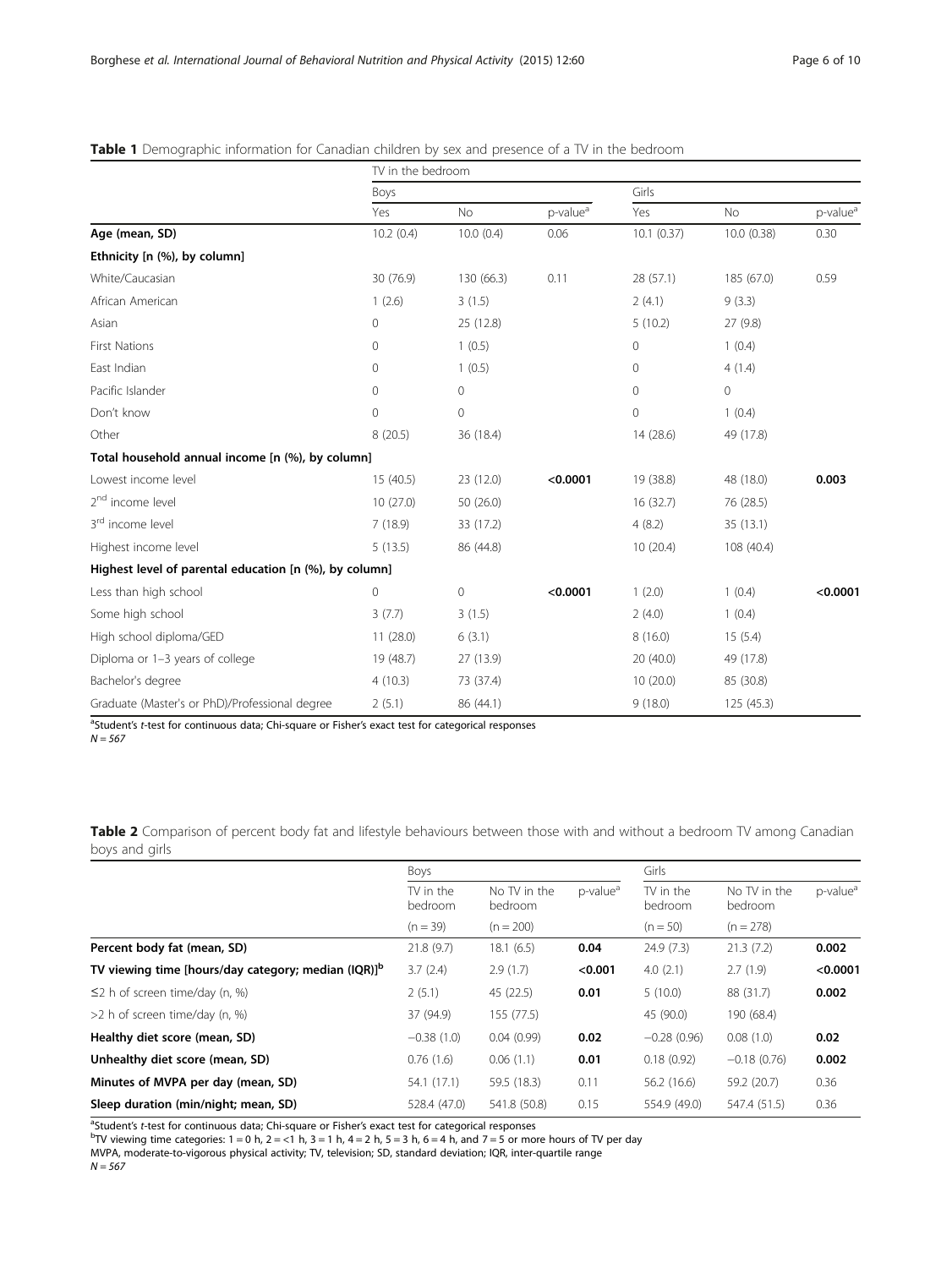# <span id="page-6-0"></span>Table 3 Demographic information for American children by sex and presence of a TV in the bedroom

|                                                        | TV in the bedroom |             |                      |              |                     |                      |  |
|--------------------------------------------------------|-------------------|-------------|----------------------|--------------|---------------------|----------------------|--|
|                                                        | Boys              |             |                      |              | Girls               |                      |  |
|                                                        | Yes               | <b>No</b>   | p-value <sup>a</sup> | Yes          | <b>No</b>           | p-value <sup>a</sup> |  |
| Age (mean, SD)                                         | 9.6(0.68)         | 9.6 (0.58)  | 0.89                 | 9.5(0.6)     | 9.4(0.5)            | 0.10                 |  |
| Ethnicity [n (%), by column]                           |                   |             |                      |              |                     |                      |  |
| White/Caucasian                                        | 65 (31.7)         | 45 (70.3)   | < 0.0001             | 80 (30.7)    | 65 (72.2)           | < 0.0001             |  |
| African American                                       | 129 (62.9)        | 10(15.5)    |                      | 164 (62.8)   | 17 (18.9)           |                      |  |
| Asian                                                  | 1(0.5)            | 6(9.4)      |                      | 9(3.5)       | 6(6.7)              |                      |  |
| <b>First Nations</b>                                   | 0                 | 0           |                      | $\mathbf{0}$ | $\mathsf{O}\xspace$ |                      |  |
| East Indian                                            | 0                 | 0           |                      | $\mathbf{0}$ | 0                   |                      |  |
| Pacific Islander                                       | 1(0.5)            | 0           |                      | $\mathbf{0}$ | 0                   |                      |  |
| Don't know                                             | $\mathbf 0$       | $\mathbf 0$ |                      | 1(0.4)       | $\mathsf{O}\xspace$ |                      |  |
| Other                                                  | 9(4.4)            | 3(4.7)      |                      | 7(2.7)       | 2(2.2)              |                      |  |
| Total household annual income [n (%), by column]       |                   |             |                      |              |                     |                      |  |
| Lowest income level                                    | 48 (23.4)         | 5(7.9)      | < 0.0001             | 63 (24.2)    | 7(7.9)              | < 0.0001             |  |
| 2 <sup>nd</sup> income level                           | 77 (37.6)         | 7(11.1)     |                      | 91 (35.3)    | 15 (16.9)           |                      |  |
| 3 <sup>rd</sup> income level                           | 47 (22.9)         | 25 (39.7)   |                      | 69 (26.7)    | 26 (29.2)           |                      |  |
| Highest income level                                   | 33 (16.1)         | 26(41.3)    |                      | 35 (13.6)    | 41(46.1)            |                      |  |
| Highest level of parental education [n (%), by column] |                   |             |                      |              |                     |                      |  |
| Less than high school                                  | 5(2.4)            | 1(1.6)      | < 0.0001             | 3(1.1)       | 1(1.1)              | < 0.0001             |  |
| Some high school                                       | 17(8.2)           | 1(1.6)      |                      | 23(8.7)      | 3(3.3)              |                      |  |
| High school diploma/GED                                | 61(29.5)          | 4(6.3)      |                      | 82 (30.9)    | 6(6.7)              |                      |  |
| Diploma or 1-3 years of college                        | 50 (24.2)         | 7(10.9)     |                      | 54 (20.4)    | 13 (14.4)           |                      |  |
| Bachelor's degree                                      | 43 (20.8)         | 20(31.3)    |                      | 54 (20.4)    | 24 (26.7)           |                      |  |
| Graduate (Master's or PhD)/Professional degree         | 31 (15.0)         | 31 (48.4)   |                      | 49 (18.5)    | 43 (47.8)           |                      |  |

<sup>a</sup>Student's t-test for continuous data; Chi-square or Fisher's exact test for categorical responses

Table 4 Comparison of percent body fat and lifestyle behaviours between those with and without a bedroom TV among American boys and girls

|                                                                 | Boys                 |                         |                      | Girls                |                         |                      |
|-----------------------------------------------------------------|----------------------|-------------------------|----------------------|----------------------|-------------------------|----------------------|
|                                                                 | TV in the<br>bedroom | No TV in the<br>bedroom | p-value <sup>a</sup> | TV in the<br>bedroom | No TV in the<br>bedroom | p-value <sup>a</sup> |
|                                                                 | $(n = 210)$          | $(n = 64)$              |                      | $(n = 268)$          | $(n = 92)$              |                      |
| Percent body fat (mean, SD)                                     | 21.4(8.8)            | 18.9(6.2)               | 0.01                 | 25.1(8.0)            | 24.1(7.6)               | 0.30                 |
| TV viewing time [hours/day category; median (IQR)] <sup>b</sup> | 3.9(3.0)             | 3.0(1.7)                | < 0.0001             | 4.0(2.9)             | 2.9(1.5)                | < 0.0001             |
| $\leq$ h of screen time/day (n, %)                              | 21(10.0)             | 10(15.6)                | 0.26                 | 48 (17.9)            | 28 (30.4)               | 0.01                 |
| >2 h of screen time/day (n, %)                                  | 189 (90.0)           | 54 (84.4)               |                      | 220 (82.1)           | 64 (69.6)               |                      |
| Healthy diet score (mean, SD)                                   | $-0.01(1.72)$        | $-0.18(1.44)$           | 0.48                 | $-0.25(2.3)$         | 0.30(2.4)               | 0.06                 |
| Unhealthy diet score (mean, SD)                                 | 0.14(1.50)           | $-0.67(1.91)$           | 0.003                | 0.15(1.5)            | $-0.37(1.3)$            | 0.05                 |
| Minutes of MVPA per day (mean, SD)                              | 58.3 (20.9)          | 57.8 (17.4)             | 0.88                 | 42.8 (15.5)          | 47.3 (15.6)             | 0.02                 |
| Sleep duration (min/night; mean, SD)                            | 530.5 (52.3)         | 525.2 (41.3)            | 0.52                 | 535.6 (59.9)         | 537.6 (53.1)            | 0.79                 |

<sup>a</sup>Student's *t-*test for continuous data; Chi-square or Fisher's exact test for categorical responses<br><sup>b</sup>TV viewing time categories: 1 = 0 h, 2 = <1 h, 3 = 1 h, 4 = 2 h, 5 = 3 h, 6 = 4 h, and 7 = 5 or more hours of TV per

 $N = 634$ 

MVPA, moderate-to-vigorous physical activity; TV, television; SD, standard deviation; IQR, inter-quartile range  $N = 634$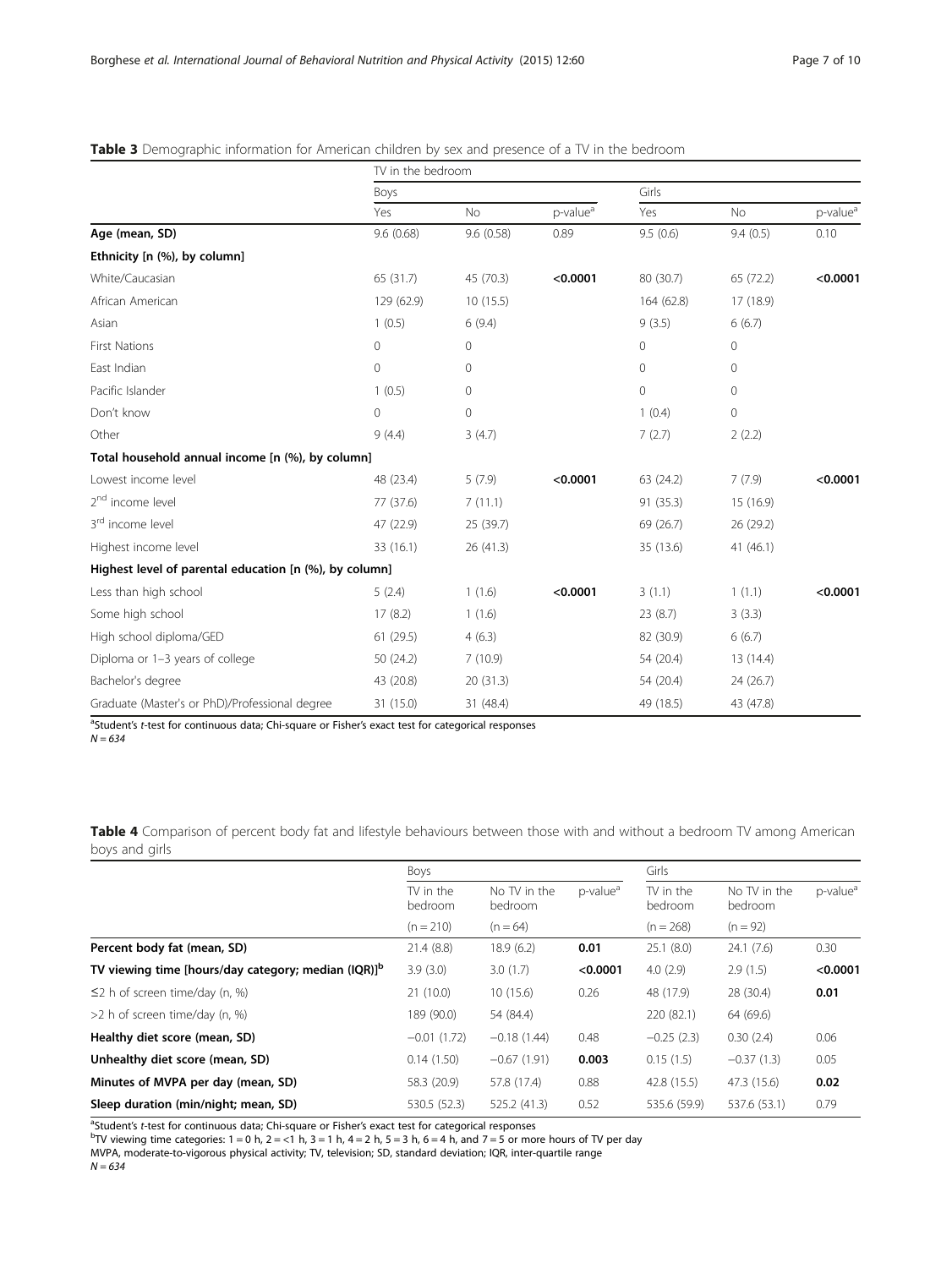| <b>Mediators</b>     | Path <i>a</i> estimate (SE) | Path <i>b</i> estimate (SE) | Specific indirect effect ab (SE) <sup>a</sup> | Path $ab$ BCA 95 % CI <sup>b</sup> |
|----------------------|-----------------------------|-----------------------------|-----------------------------------------------|------------------------------------|
| TV viewing           | $0.70(0.24)$ *              | $0.83(0.35)^*$              | 0.57(0.34)                                    | 0.10, 1.52                         |
| Healthy diet score   | $-0.23(0.18)$               | $-0.69(0.45)$               | 0.14(0.16)                                    | $-0.05, 0.65$                      |
| Unhealthy diet score | 0.26(0.14)                  | 0.14(0.59)                  | 0.02(0.22)                                    | $-0.33, 0.63$                      |
| <b>MVPA</b>          | $-1.20(3.6)$                | $-0.02(0.02)$               | 0.04(0.10)                                    | $-0.10, 0.38$                      |
| Sleep duration       | 11.3(9.0)                   | $-0.01(0.01)$               | $-0.15(0.17)$                                 | $-0.65, 0.06$                      |

<span id="page-7-0"></span>Table 5 Multiple mediation analysis of the relationship between bedroom TVs and percent body fat in Canadian girls

Total effect (c) [estimate (SE)]: 2.84 (1.27),  $p = 0.03$ 

Direct effect (c') [estimate (SE)]: 2.19 (1.27), p = 0.09

Total indirect effect (∑ab) [estimate (SE); 95 % BCA CI]: 0.62 (0.45); −0.14, 1.69

Adjusted  $R^2 = 0.11$ ,  $F = 3.03$ ,  $p = 0.001$ 

Adjusted for age, ethnicity, total annual household income and highest level of parental education

 $p^*$  < 0.05

 $N = 328$ 

apath *ab* coefficients represent 5000 bootstrapped samples, bias-corrected and accelerated coefficients<br>PEstimates of ab path are considered significant if the BCA 95 % CL does not cross zero

 $b$ Estimates of ab path are considered significant if the BCA 95 % CI does not cross zero

SE, standard error; BCA 95 % CI, bias-corrected and accelerated 95 % confidence interval; MVPA, moderate-to-vigorous physical activity

and replication of these findings in nationally representative samples is warranted.

Descriptively, our results are consistent with the literature which suggests that children with a TV in their bedroom watch TV about 1 h/day more than those who do not have the same personal and ready access [\[5](#page-8-0)]. Likewise, this paper adds to the literature supporting the notion that children with a TV in their bedroom are at higher risk for obesity [[8,](#page-8-0) [39](#page-9-0)] and cardiometabolic disease [\[6](#page-8-0), [8\]](#page-8-0). However, our results are in direct contrast with the findings of Gilbert-Diamond et al. [\[9](#page-8-0)], who showed that the presence of a TV in the bedroom is associated with weight gain beyond the effects of TV viewing time. These authors relied on self-reported height and weight, which has been shown to be problematic in the assessment of adiposity [[40\]](#page-9-0), and did not examine other crucial behavioural factors associated with obesity, such as physical activity or sleep duration [[9\]](#page-8-0). The use of objective measures of adiposity and lifestyle behaviours in the current analysis, as opposed to self-report measures used previously [\[7](#page-8-0), [9](#page-8-0)], advances the state of the evidence for the potential mediating role of TV viewing time in the association between TV in the bedroom and adiposity, independent of other lifestyle behaviours, at least in Canadian girls.

The finding that healthy and unhealthy diet scores did not mediate the association between TV in the bedroom and adiposity is contrary to our hypothesis, and the literature [\[38\]](#page-9-0). There are likely other intermediate factors associated with TV viewing time and adiposity. For example, more TV viewing time provides children with more frequent opportunities for overconsumption during TV viewing [\[41](#page-9-0)], as well as increased exposure to TV advertisements, which have been shown to negatively affect diet patterns in children [[42](#page-9-0)]. Likewise, the displacement of physical activity or sleep duration due to increased TV viewing is also a concern. In essence, more complex mediation analyses (i.e. moderated mediation,

mediated moderation or multiple-step multiple mediation) are warranted to identify potential intermediate factors in the mediating role of TV viewing time and adiposity in children. For example, a recent study by Sijtsma et al. [\[15](#page-9-0)] showed that in Dutch pre-school children, television in the bedroom was linked with higher screen time, which was associated with decreased sleep duration, which was associated with higher BMI (a serial multiple mediation model).

Recently, the American Academy of Pediatrics [[6\]](#page-8-0) suggested that parents should remove TVs from children's bedrooms. The current study provides support for this assertion. However, while health risk may increase with the presence of TV in a child's bedroom, it is unclear if the opposite is true. Future intervention research should examine the effect of removing TVs from children's bedrooms on their health risk over time. One intervention study by Haines et al. [[43\]](#page-9-0) designed to remove TVs from children's bedrooms was unsuccessful in doing so, despite reducing BMI and TV viewing time and increasing sleep duration. If interventions continue to be unsuccessful in removing TVs from children's bedrooms, an assessment of the perceived barriers to removing TVs will be required. It could be that these barriers are related to the reasons why parents put TVs in their children's bedroom in the first place; namely, to keep children occupied, to help children sleep, or to free up other TVs around the house [[44](#page-9-0)]. Future research should also consider other forms of media in the bedroom as well. For example, while the prevalence of TVs in the bedroom may decline over time, the prevalence of computers and tablets in the bedroom may increase [\[45](#page-9-0)]. In light of this, it has been suggested that parents limit the availability of all electronic entertainment and communication devices in the child's bedroom [\[46\]](#page-9-0).

There are several strengths of this study, including the large sample of North American children and the robust data quality assurance procedures [\[21\]](#page-9-0). This study is novel in that it is the first to comprehensively examine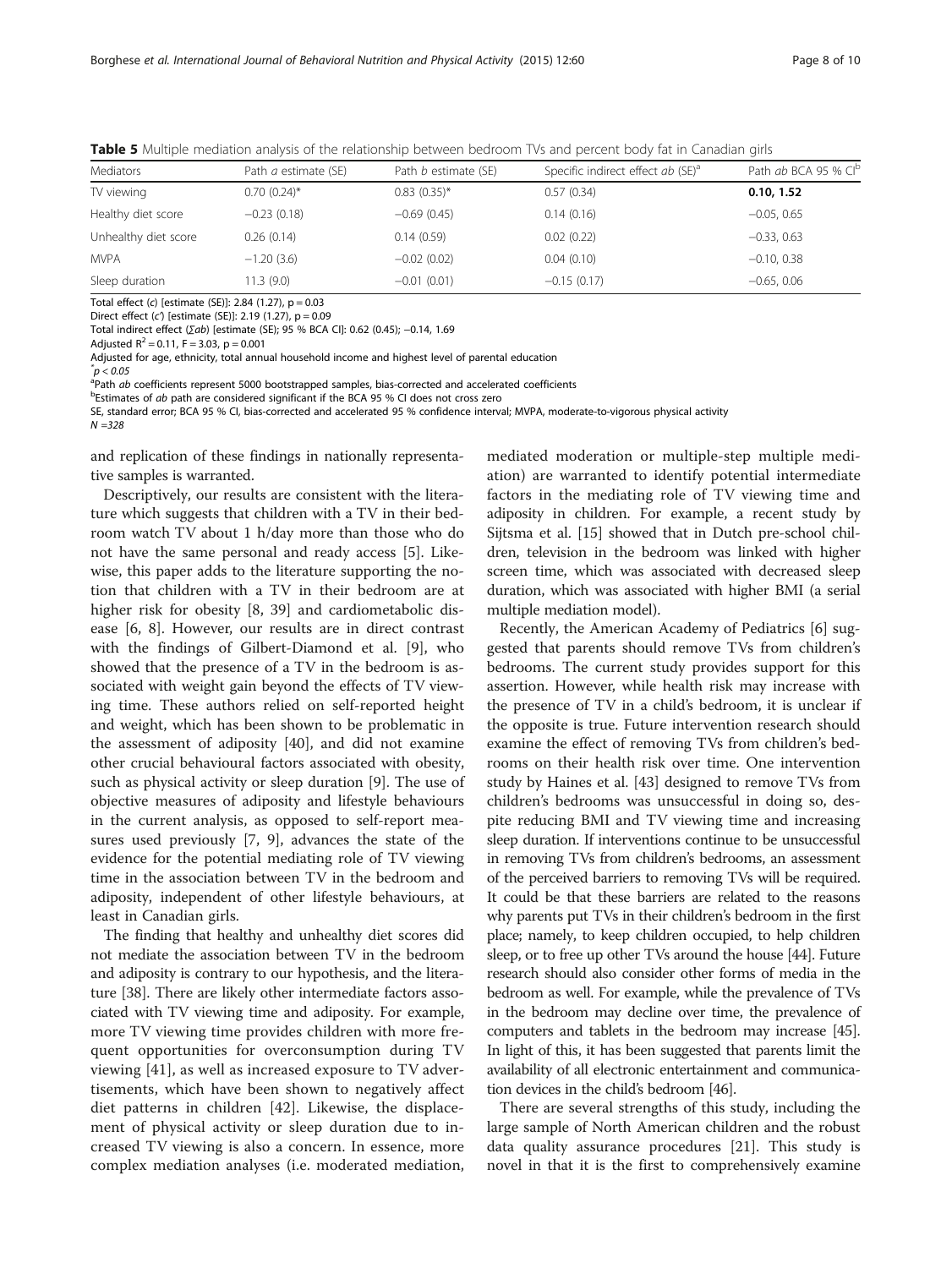<span id="page-8-0"></span>the association of TV in the bedroom with % BF, TV viewing time, diet patterns, MVPA, and sleep duration using multiple mediation analysis. Also unique to this analysis is the use of objectively measured MVPA, sedentary time, and sleep duration. There are also several limitations to the current analysis. First, although we used a large sample of children, the sample is not nationally representative of either country, and therefore results may not be generalizable. Second, the FFQ is limited in its ability to assess food intake as it does not account for food quantity or energy intake. Third, the FFQ and screen time questionnaire are subject to recall and social desirability biases; however, these measures maximize feasibility for studies with large sample sizes and reduce participant burden. Fourth, this study did not measure TV time in the bedroom specifically, which should be considered in designing future studies on the health effects of bedroom TVs. Fifthly, cross-sectional studies cannot provide information about causality and there is always the possibility of residual and incomplete confounding. As previously mentioned, the mediation model tested in the current study is based on existing evidence from longitudinal and experimental studies. Nevertheless, these results should be interpreted with caution until replicated using a longitudinal design. Finally, the school-based recruitment strategy was not considered in the current analysis because the majority of variance in adiposity was explained at the individual level, rather than the school level. While it is thought that the link between TV in the bedroom and adiposity is more strongly affected/mediated by home-based characteristics, future research should investigate the effect of schoolbased characteristics as well.

In conclusion, the association between TV in the bedroom and adiposity was mediated by TV viewing time, but not diet patterns, MVPA, or sleep duration, in Canadian girls only. Similar findings were not observed in Canadian boys or American girls or boys. While this study provides a comprehensive picture of the lifestyle behaviours associated with having a TV in the bedroom of a child, as well as potential mediating factors for the association with % BF, the effects of TVs in the bedroom on children's overall health risk is far from clear. Following advice from the American Academy of Pediatrics, removing TVs from children's bedroom has the potential to reduce TV viewing time and adiposity in future intervention studies, at least in Canadian girls.

#### Abbreviations

TV: Television; MVPA: Moderate-to-vigorous physical activity; BMI: Body mass index; % BF: Percent body fat; ISCOLE: International study of childhood obesity, lifestyle and the environment; US: United States; GED: Graduate equivalent diploma; FFQ: Food frequency questionnaire; 95 % BCA CI: 95 percent bias-corrected and accelerated confidence intervals.

#### Competing interests

The authors declare that they have no competing interests.

#### Authors' contributions

MB participated in study coordination, data collection and was primarily responsible for the analyses, writing of the manuscript and generation of tables and figures. MST conceived of the study design, oversaw Canadian site coordination, and contributed to interpretation of the study results. PTK conceived of the study design, oversaw the overall study coordination, and contributed to interpretation of the study results. CTL conceived of the study design, oversaw American site coordination, and contributed to interpretation of the study results. JMS Jr participated in study coordination, data collection, and contributed to interpretation of study results. GL was primarily responsible for the management of the study at the Canadian site, and was involved in data collection and data cleaning. CB and AGL participated in study coordination and management, data collection and data cleaning. JPC conceived of the study design, oversaw Canadian site coordination, contributed to data analysis and interpretation of the study results. All authors reviewed and provided critical input into this manuscript. All authors read and approved the final manuscript.

#### Acknowledgements

We would like to thank Priscilla Bélanger, Jessica McNeil, Claire Francis, Hadiza Amedu-Ode and Nina Azoug-Boneault for their role in data collection for the Canadian site of ISCOLE, and the Coordinating Center for ISCOLE in Baton Rouge, Louisiana. We would also like to thank the study participants along with their parents, teachers and school principals for their involvement in the study. ISCOLE was funded by the Coca-Cola Company. The funder had no role in study design, data collection and analysis, decision to publish, or preparation of this manuscript.

#### Author details

<sup>1</sup> Healthy Active Living and Obesity Research Group, Children's Hospital of Eastern Ontario Research Institute, 401 Smyth Road, Ottawa K1H 8L1ON, Canada. <sup>2</sup>School of Human Kinetics, Faculty of Health Sciences, University of Ottawa, Ottawa, ON, Canada. <sup>3</sup>Department of Pediatrics, Faculty of Medicine University of Ottawa, Ottawa, ON, Canada. <sup>4</sup>Population Health, Faculty of Graduate and Postdoctoral Studies, University of Ottawa, Ottawa, ON, Canada. <sup>5</sup>Pennington Biomedical Research Center, Baton Rouge, LA, USA

#### Received: 26 August 2014 Accepted: 1 May 2015 Published online: 13 May 2015

#### References

- 1. Strasburger VC, Jordan AB, Donnerstein E. Health effects of media on children and adolescents. Pediatrics. 2010;125:756–67.
- 2. Tremblay M, LeBlanc A, Kho M, Saunders T, Larouche R, Colley R, et al. Systematic review of sedentary behaviour and health indicators in schoolaged children and youth. Int J Behav Nutr Phys Act. 2011;8:98.
- 3. Maniccia DM, Davison KK, Marshall SJ, Manganello JA, Dennison BA. A meta-analysis of interventions that target children's screen time for reduction. Pediatrics. 2011;128:e193–210.
- 4. Wahi G, Parkin PC, Beyene J, Uleryk EM, Birken CS. Effectiveness of interventions aimed at reducing screen time in children: a systematic review and meta-analysis of randomized controlled trials. Arch Pediatr Adolesc Med. 2011;165:979–86.
- 5. Rideout V, Foehr U, Roberts D: Generation M2: Media in the Lives of 8- to 18-Year-Olds. Kaiser Family Foundation 2010.
- 6. American Academy of Pediatrics C on CA: Children, Adolescents, and the Media. Pediatrics 2013:peds.2013–2656.
- 7. Cameron AJ, van Stralen MM, Brug J, Salmon J, Bere E, Chinapaw MJM, et al. Television in the bedroom and increased body weight: potential explanations for their relationship among European schoolchildren. Pediatr Obes. 2013;8:130–41.
- 8. Staiano AE, Harrington DM, Broyles ST, Gupta AK, Katzmarzyk PT. Television, adiposity, and cardiometabolic risk in children and adolescents. Am J Prev Med. 2013;44:40–7.
- 9. Gilbert-Diamond D, Li Z, Adachi-Mejia AM, McClure AC, Sargent JD. Association of a television in the bedroom with increased adiposity gain in a nationally representative sample of children and adolescents. JAMA Pediatr. 2014;168:427–34.
- 10. Delmas C, Platat C, Schweitzer B, Wagner A, Oujaa M, Simon C. Association between television in bedroom and adiposity throughout adolescence. Obesity (Silver Spring). 2007;15:2495–503.